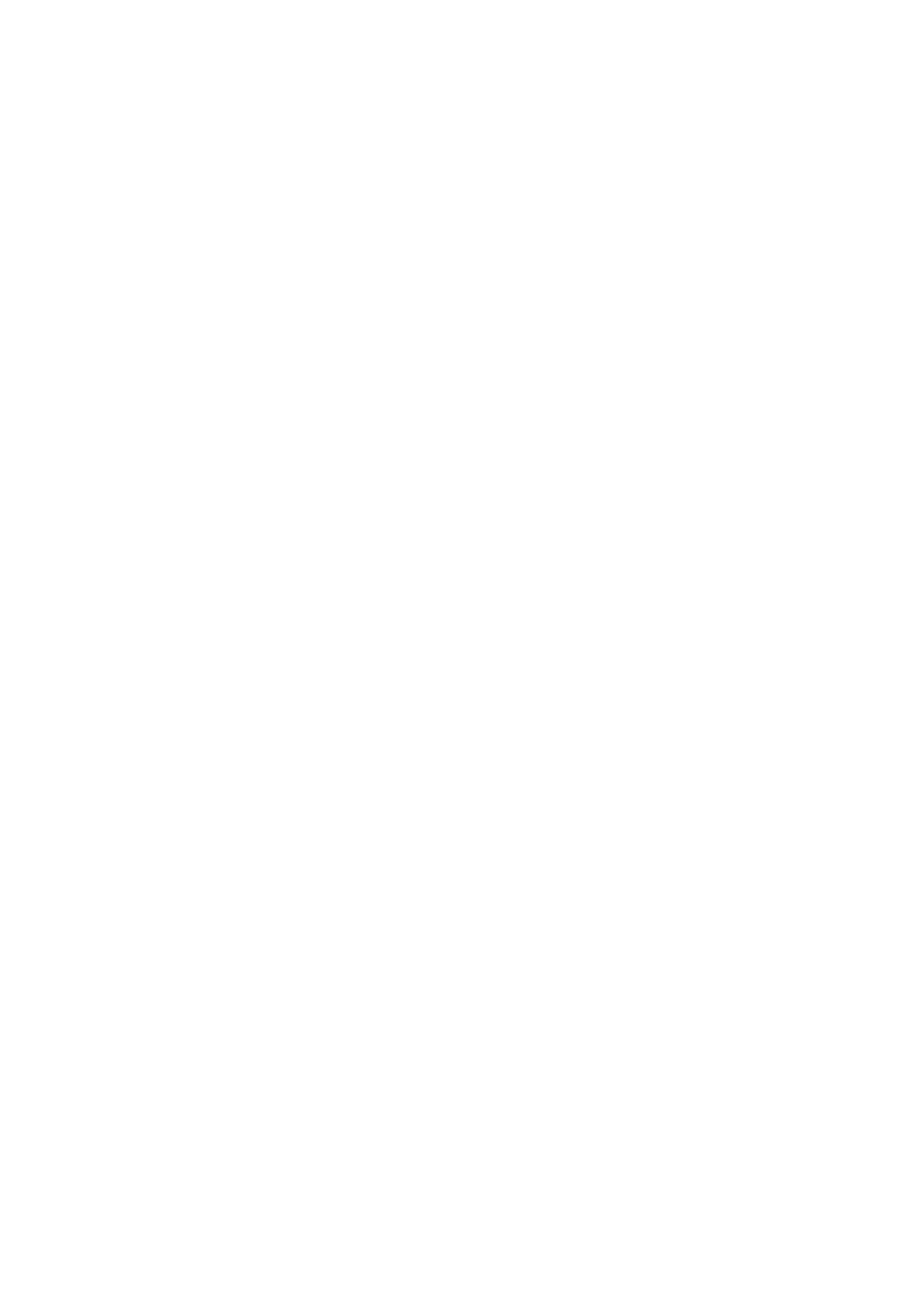## **AUSTRALIAN FILM, TELEVISION AND RADIO SCHOOL**

| 1.1 |  |
|-----|--|
| 1.2 |  |
| 1.3 |  |
|     |  |
| 2.1 |  |
|     |  |
| 3.1 |  |
| 3.2 |  |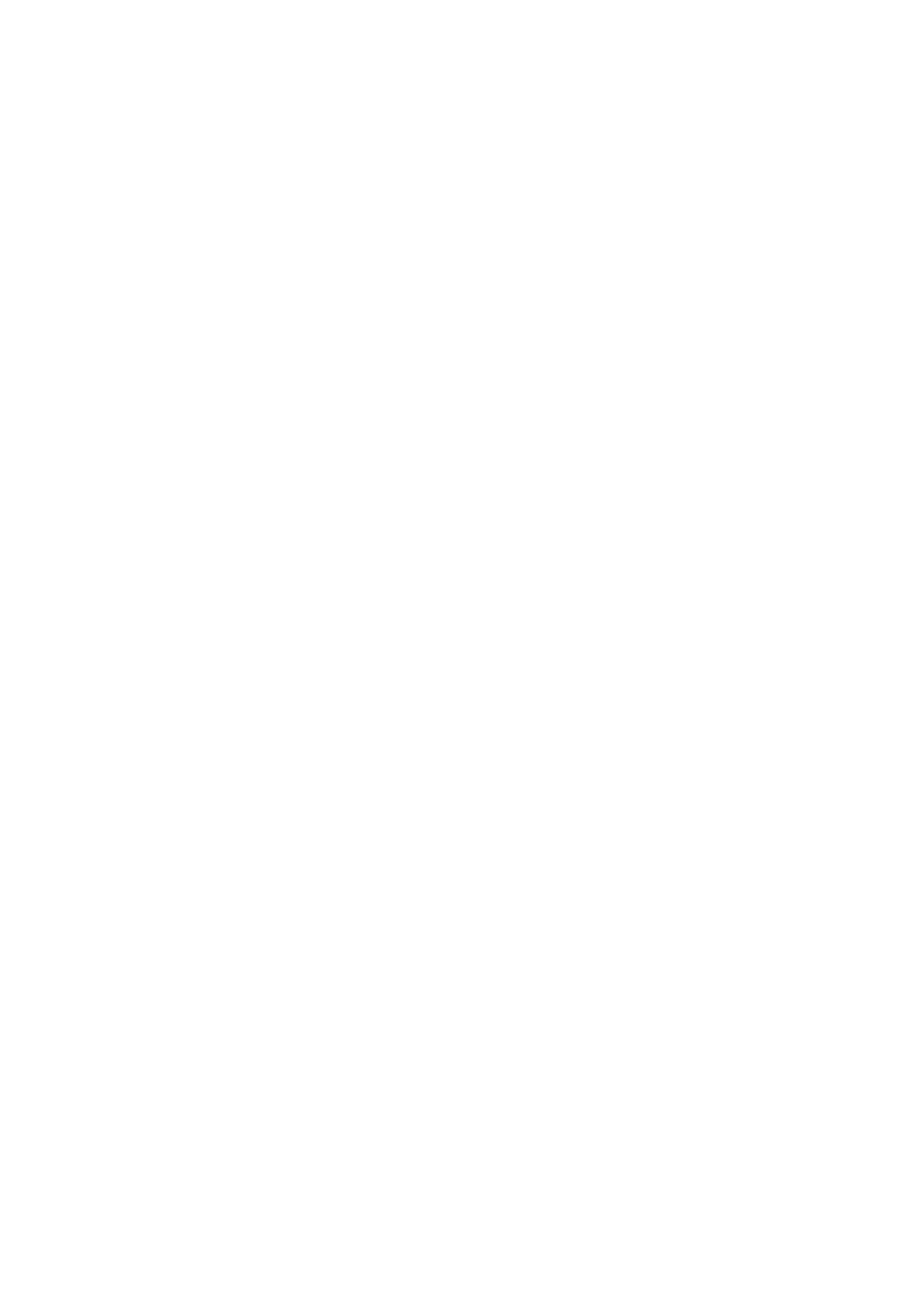## **AUSTRALIAN FILM, TELEVISION AND RADIO SCHOOL**

## Section 1: Entity overview and resources

## **1.1 STRATEGIC DIRECTION STATEMENT**

The Australian Film, Television and Radio School (AFTRS) is the Australian Government's national screen arts and broadcast education and training institution. AFTRS has a leadership role in supporting and building Australia's screen and broadcast sector by fostering excellence and innovation in education, training, research and through partnerships with industry.

The AFTRS purpose is to provide high-quality education and training at a range of levels to advance the skills and knowledge of talented individuals and meet the evolving needs of Australia's screen and broadcast industries. The AFTRS educates and inspires the storytellers of the future, and encourages innovative engagement with technology to disseminate those stories to audiences.

The AFTRS meets the education and training needs of industry, delivers activities and programs for schools and Indigenous Australians, and partners with cultural and commercial institutions in joint activities, making a unique contribution through its creative expertise and educational capacity. The AFTRS collaborates with industry to deliver relevant education and training opportunities, and shares its facilities, services and resources with industry organisations, associations and enterprises to support a diversity of developmental initiatives, activities and events.

The AFTRS conducts leading research relevant to industry, holds forums and disseminates ideas to stimulate conversation about the converging screen and broadcast industries.

#### **Corporate Plan**

In August 2015, AFTRS released a four year Corporate Plan approved by the Minister for the Arts, outlining seven goals:

- leading the way in providing excellence in distinctive screen and broadcast education, training and research
- encouraging diverse approaches to creativity, storytelling, and content through innovative engagement with audiences and technology
- providing flexible, accessible lifelong learning opportunities
- ensuring a diverse, thriving and creative environment for learning and teaching
- strengthening AFTRS as a cultural and industry hub
- expanding the reputation and reach of the AFTRS in global screen and broadcasting education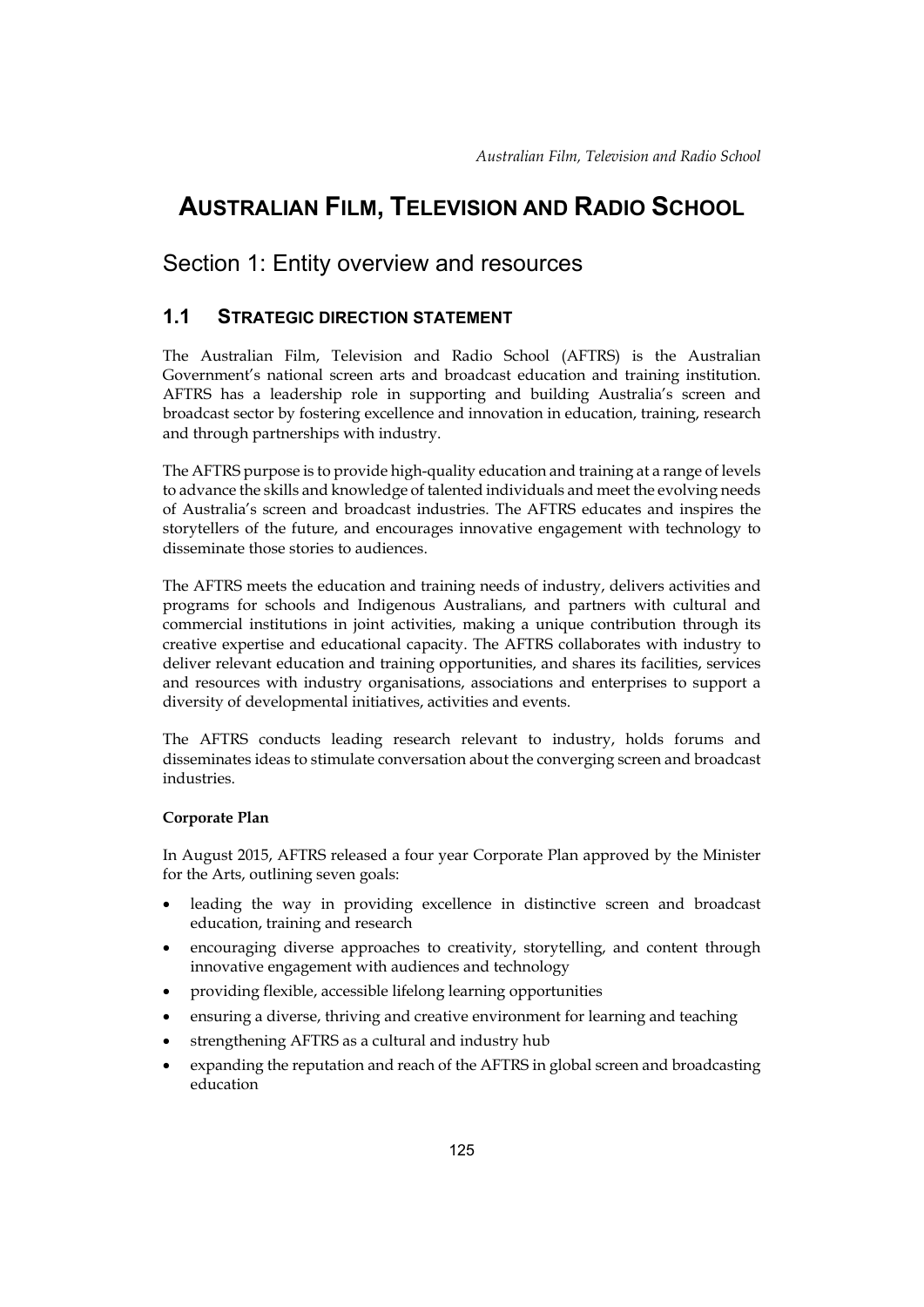#### *Australian Film, Television and Radio School*

 ensuring a financially sustainable future and develop opportunities through partnerships and philanthropy.

The ability of the AFTRS to deliver on its program and outcome is impacted on by the broader economic climate, and by the sector-specific transformation occurring in the film, television and radio industries and in the higher education sector. In order to manage these challenges, the AFTRS is focused on viability and relevance. The AFTRS is increasing its offering of education, training and research initiatives to a range of stakeholders, and is diversifying its partnerships in order to leverage its knowledge base into new markets. Philanthropic pathways are also being further investigated. To maintain relevance, the AFTRS engages and collaborates with industry, analyses pertinent markets, and stays agile to implement change as required.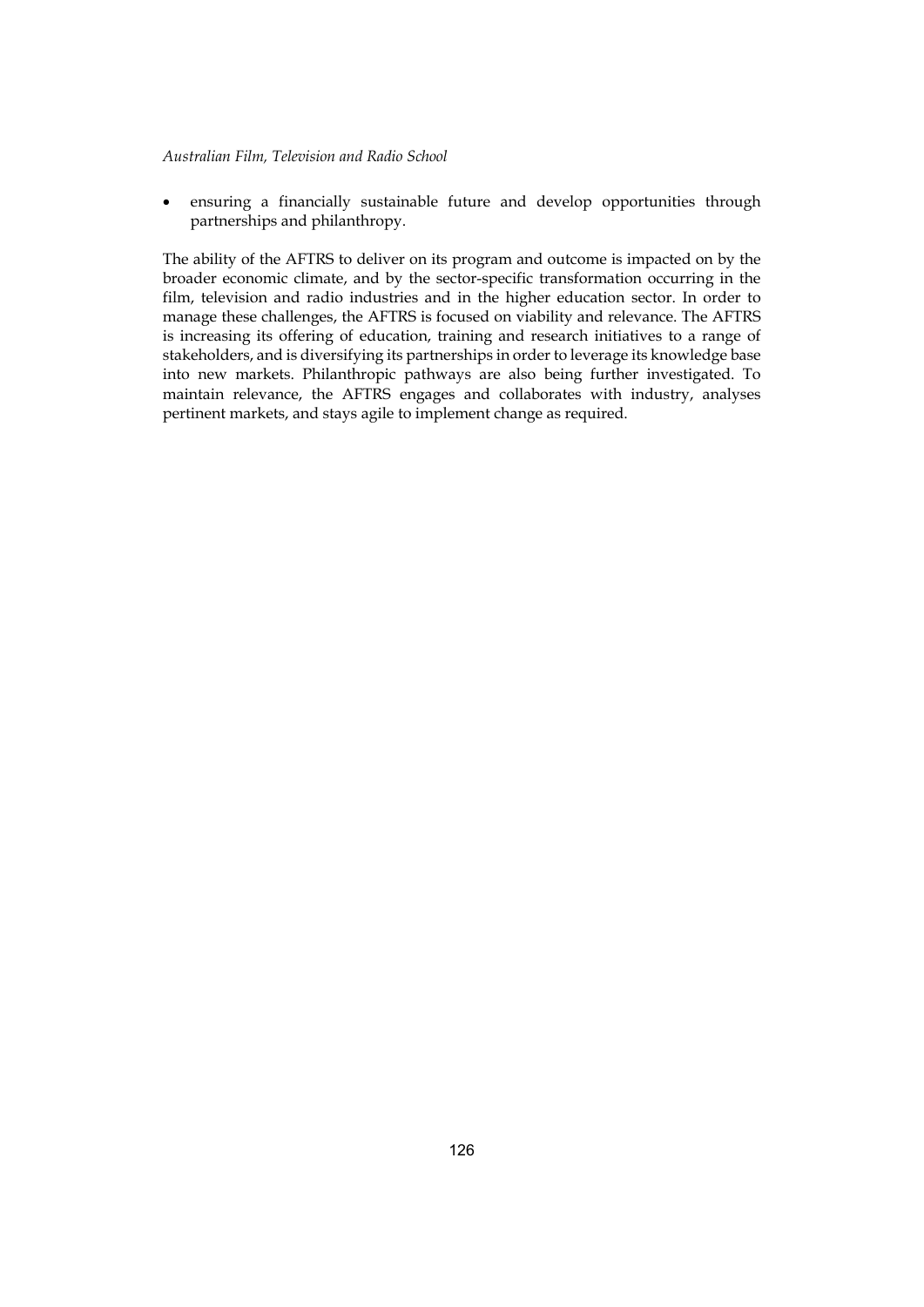## **1.2 ENTITY RESOURCE STATEMENT**

Table 1.1 shows the total funding from all sources available to the AFTRS for its operations and to deliver programs and services on behalf of the government.

The table summarises how resources will be applied by outcome (government strategic policy objectives) and administered (on behalf of the government or the public) and departmental (for AFTRS' operations) classification.

For more detailed information on special accounts and special appropriations, please refer to *Budget Paper No. 4 – Agency Resourcing*.

Information in this table is presented on a resourcing (i.e. appropriations/cash available) basis, whilst the 'Budgeted expenses by Outcome' tables in Section 2 and the financial statements in Section 3 are presented on an accrual basis.

#### **Table 1.1: AFTRS resource statement — Budget estimates for 2016-17 as at Budget May 2016**

|                                                      | 2015-16   | 2016-17  |
|------------------------------------------------------|-----------|----------|
|                                                      | estimated | estimate |
|                                                      | actual    |          |
|                                                      | \$'000    | \$'000   |
| Opening balance/cash reserves at 1 July              | 8,054     | 8,683    |
| <b>Funds from Government</b>                         |           |          |
| Annual appropriations - ordinary annual services (a) |           |          |
| Outcome 1                                            | 23,697    | 22,985   |
| Total annual appropriations                          | 23,697    | 22,985   |
| <b>Total funds from Government</b>                   | 23,697    | 22,985   |
| <b>Funds from other sources</b>                      |           |          |
| Interest                                             | 200       | 198      |
| Sale of goods and services                           | 5,587     | 7,837    |
| Other                                                | 40        |          |
| Total funds from other sources                       | 5,827     | 8,035    |
| Total net resourcing for the AFTRS                   | 37,578    | 39,703   |
|                                                      |           |          |
|                                                      | 2015-16   | 2016-17  |
| Average staffing level (number)                      | 138       | 144      |

Prepared on a resourcing (i.e. appropriations available) basis.

Please note: All figures shown above are GST exclusive – these may not match figures in the cash flow statement. The AFTRS is not directly appropriated as it is a corporate Commonwealth entity. Appropriations are made to the Department of Communications and the Arts, which are then paid to the AFTRS and are considered 'departmental' for all purposes.

(a) Appropriation Bill (No.1) 2016-17.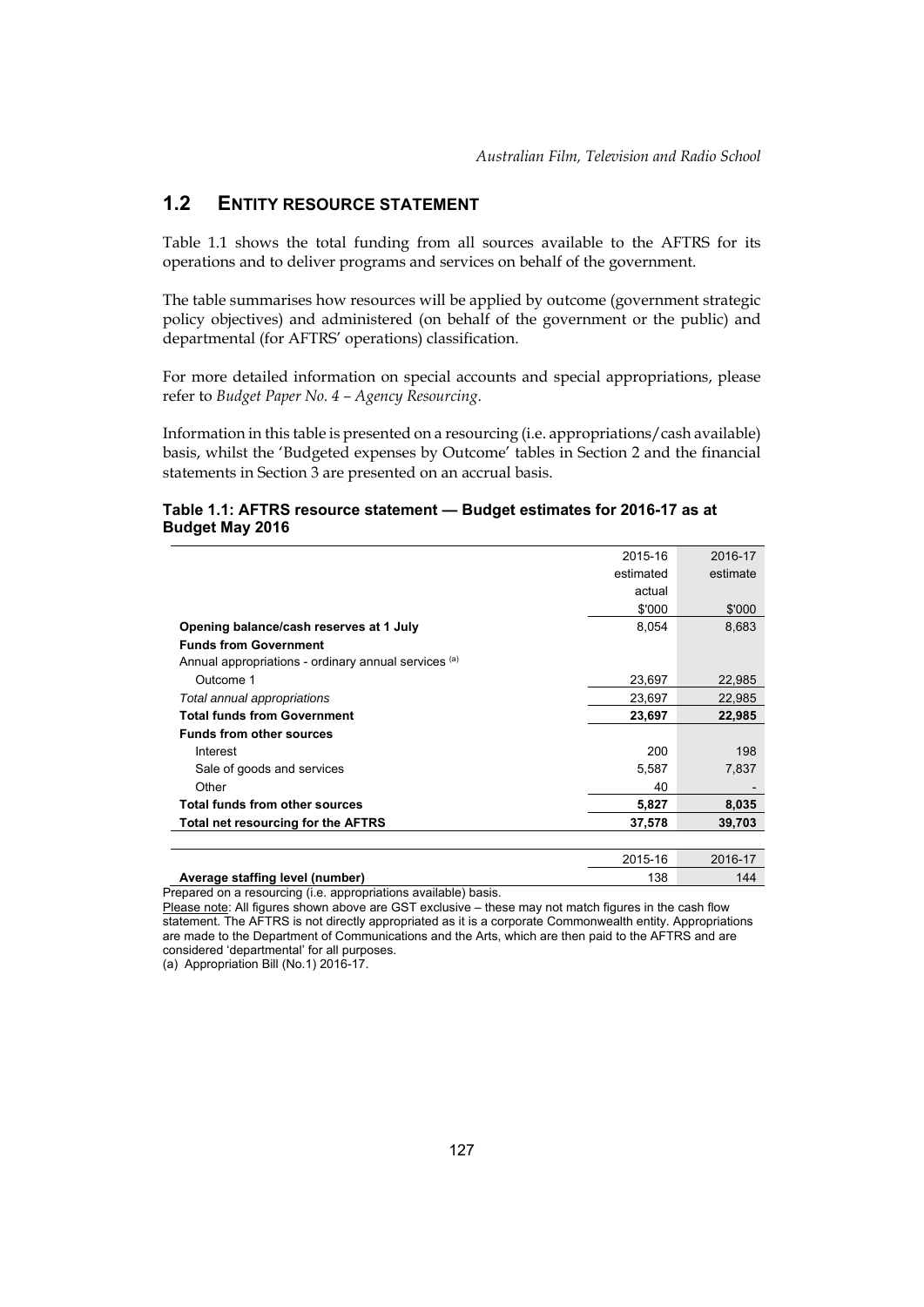*Australian Film, Television and Radio School* 

## **1.3 BUDGET MEASURES**

Measures announced in the 2015–16 Mid-Year Economic and Fiscal Outlook (MYEFO) and other measures not previously reported in a portfolio statement are summarised in Part 2 of Table 1.2.

#### **Table 1.2: Entity 2016-17 Budget measures**

#### **Part 1: Measures announced since the 2015-16 Mid-Year Economic and Fiscal Outlook (MYEFO)**

There are no new measures relating to the AFTRS since the 2015-16 MYEFO.

#### **Part 2: Other measures not previously reported in a portfolio statement**

|                             | Program | 2015-16<br>\$'000 | 2016-17<br>\$'000 | 2017-18<br>\$'000 | 2018-19<br>\$'000 | 2019-20<br>\$'000        |
|-----------------------------|---------|-------------------|-------------------|-------------------|-------------------|--------------------------|
| <b>Expense measures</b>     |         |                   |                   |                   |                   |                          |
| Communications and the Arts |         |                   |                   |                   |                   |                          |
| Portfolio — efficiencies    | 1.1     |                   |                   |                   |                   |                          |
| Departmental expenses       |         | (361)             | (837)             | (843)             | (850)             | -                        |
| Total                       |         | (361)             | (837)             | (843)             | (850)             |                          |
| Total expense measures      |         |                   |                   |                   |                   |                          |
| Departmental                |         | (361)             | (837)             | (843)             | (850)             | $\overline{\phantom{0}}$ |
| Total                       |         | (361)             | (837)             | (843)             | (850)             |                          |

Prepared on a Government Finance Statistics (fiscal) basis. Figures displayed as a negative (-) represent a decrease in funds and a positive (+) represent an increase in funds.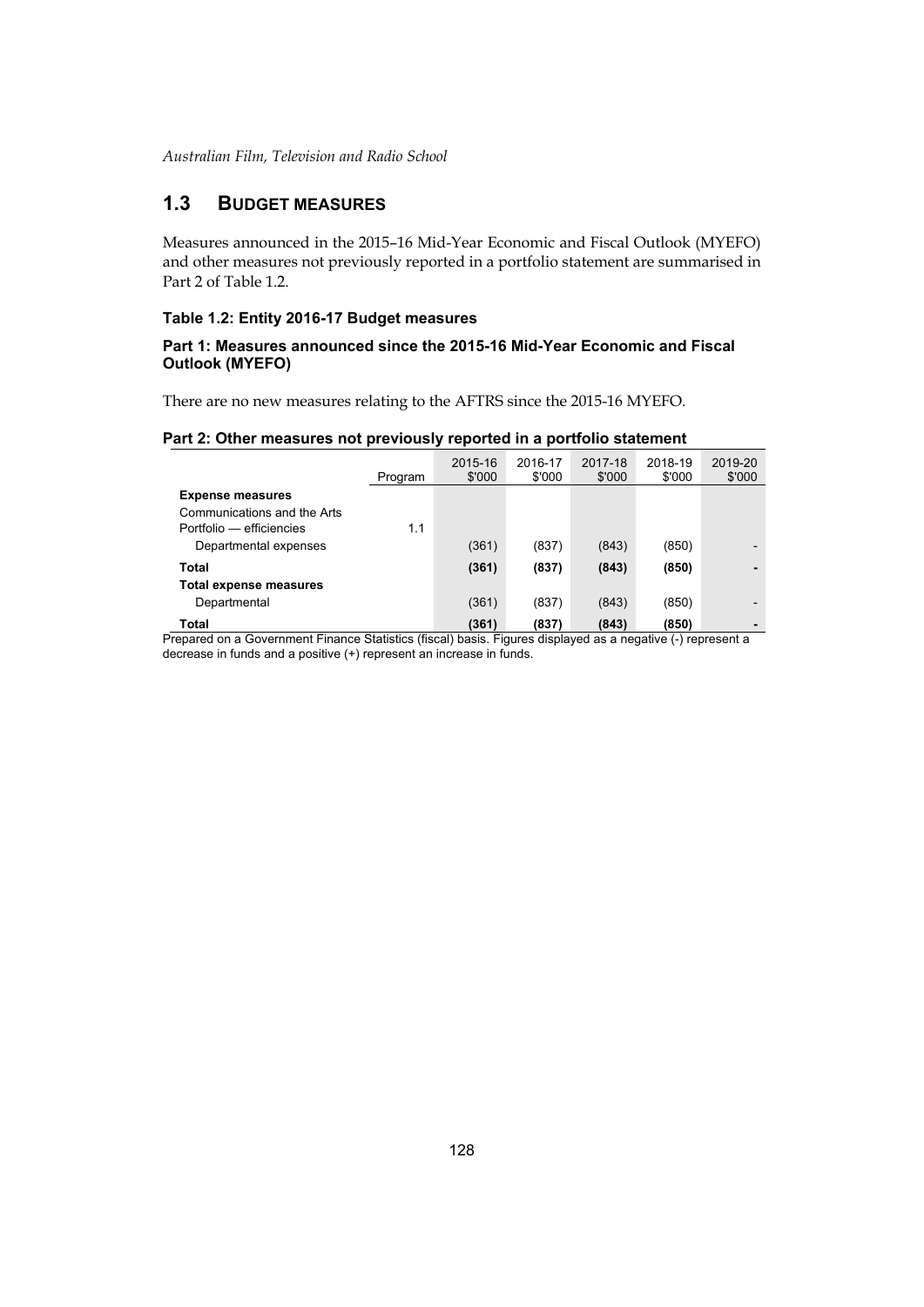## Section 2: Outcomes and planned performance

Government outcomes are the intended results, impacts or consequences of actions by the Government on the Australian community. Commonwealth programs are the primary vehicle by which government entities achieve the intended results of their outcome statements. Entities are required to identify the programs which contribute to government outcomes over the Budget and forward years.

The AFTRS' outcome is described below together with its related programs. The following provides detailed information on expenses for each outcome and program, further broken down by funding source.

The AFTRS is undertaking a review of performance information and this will be reflected in the next Corporate Plan, and in the 2017-18 Portfolio Budget Statement.

#### **Note:**

From 1 July 2015, performance reporting requirements in the Portfolio Budget Statements sit alongside those required under the enhanced commonwealth performance framework. It is anticipated that the performance criteria described in Portfolio Budget Statements will be read with broader information provided in an entity's corporate plans and annual performance statements – included in annual reports from October 2016 – to provide an entity's complete performance story.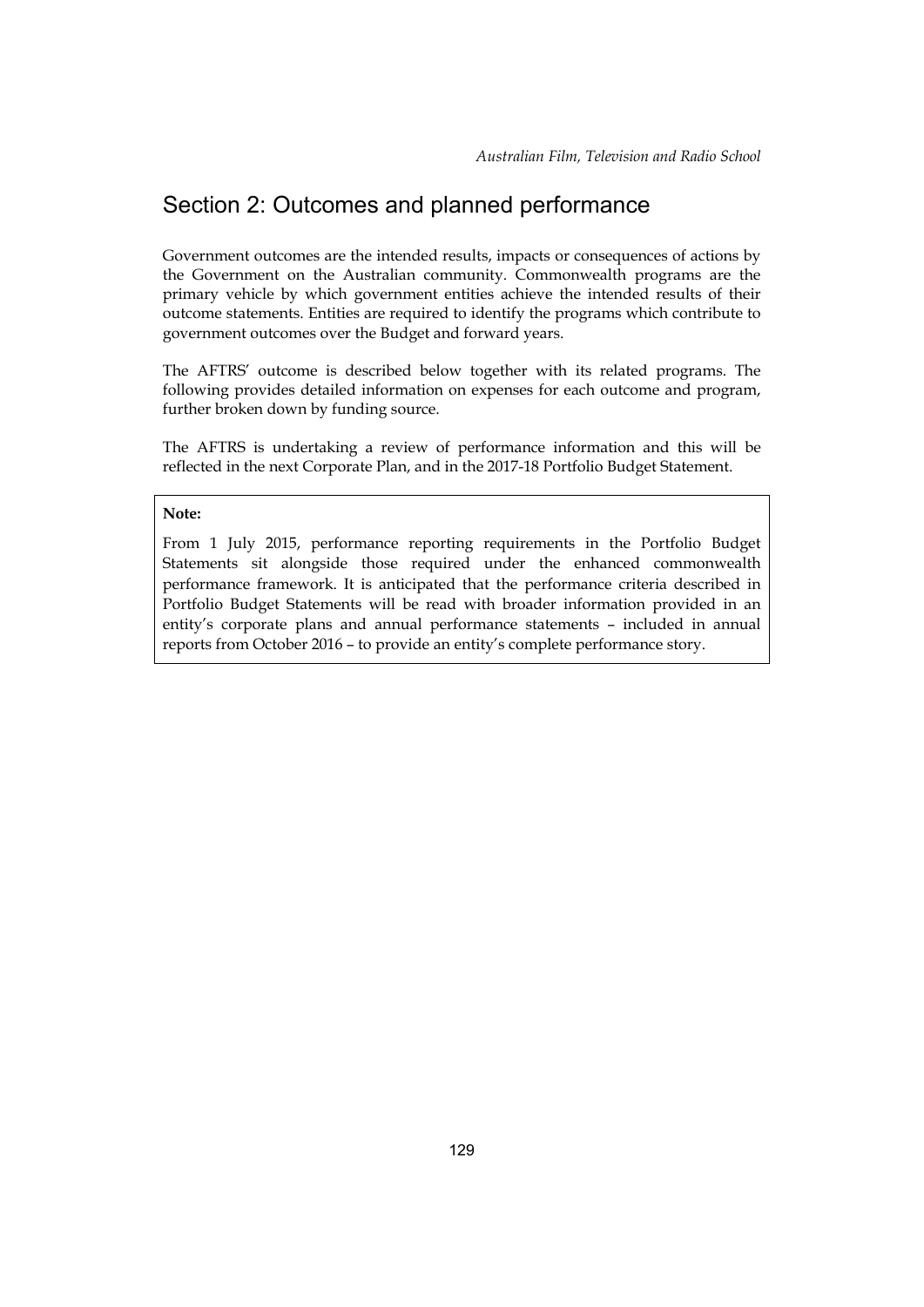### **2.1 BUDGETED EXPENSES AND PERFORMANCE FOR OUTCOME 1**

**Outcome 1: Support the development of a professional screen arts and broadcast culture in Australia, including through the provision of specialist industry-focused education, training, and research** 

#### **Budgeted expenses for Outcome 1**

This table shows how much the AFTRS intends to spend (on an accrual basis) on achieving the outcome, broken down by program, as well as by Administered and Departmental funding sources.

#### **Table 2.1.1: Budgeted expenses for Outcome 1**

|                                                                                                  | 2015-16   | 2016-17       | 2017-18  | 2018-19  | 2019-20  |
|--------------------------------------------------------------------------------------------------|-----------|---------------|----------|----------|----------|
|                                                                                                  | Estimated | <b>Budget</b> | Forward  | Forward  | Forward  |
|                                                                                                  | actual    |               | estimate | estimate | estimate |
|                                                                                                  | \$'000    | \$'000        | \$'000   | \$'000   | \$'000   |
| Program 1.1: Delivery of specialist education to meet the diverse creative needs of students and |           |               |          |          |          |
| the skill requirements of industry by means of Award courses, activities and events and through  |           |               |          |          |          |
| its Open Program                                                                                 |           |               |          |          |          |
| Revenue from Government                                                                          |           |               |          |          |          |
| Ordinary annual services                                                                         |           |               |          |          |          |
| (Appropriation Bill (No. 1))                                                                     | 23.697    | 22,985        | 23,147   | 23,349   | 23,558   |
| Revenues from other independent sources                                                          | 5,787     | 8,035         | 9,412    | 10,339   | 10,495   |
| Total expenses for Program 1.1                                                                   | 29,484    | 31,020        | 32,559   | 33,688   | 34,053   |
| Outcome 1 totals by resource type                                                                |           |               |          |          |          |
| Revenue from Government                                                                          |           |               |          |          |          |
| Ordinary annual services                                                                         |           |               |          |          |          |
| (Appropriation Bill (No. 1))                                                                     | 23,697    | 22,985        | 23,147   | 23,349   | 23,558   |
| Revenues from other independent sources                                                          | 5,787     | 8,035         | 9,412    | 10,339   | 10,495   |
| <b>Total expenses for Outcome 1</b>                                                              | 29,484    | 31,020        | 32,559   | 33,688   | 34,053   |
|                                                                                                  |           |               |          |          |          |
|                                                                                                  | 2015-16   | 2016-17       |          |          |          |
| Average staffing level (number)                                                                  | 138       | 144           |          |          |          |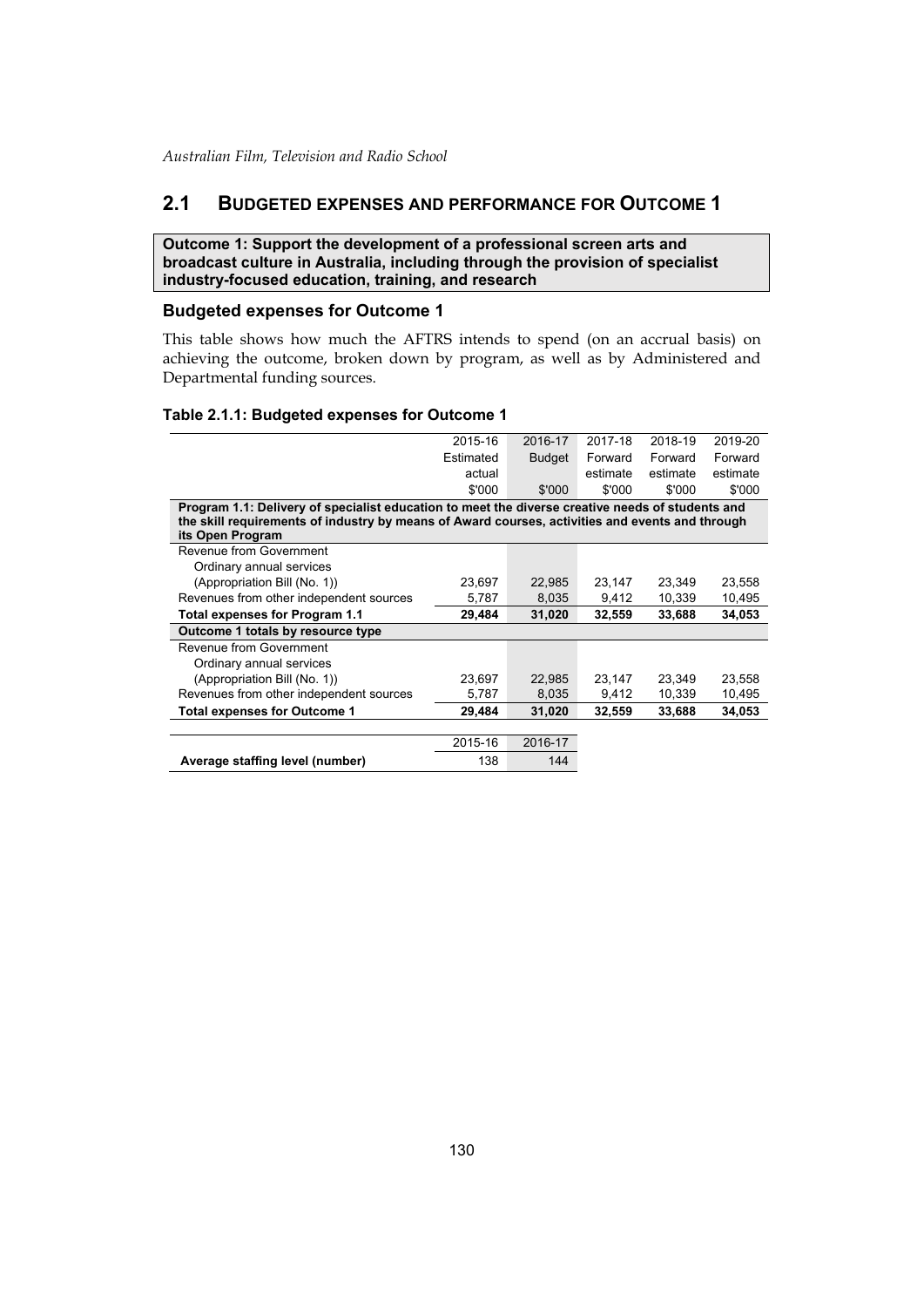#### **Table 2.1.2: Performance criteria for Outcome 1**

Table 2.1.2 below details the performance criteria for each program associated with Outcome 1. It also summarises how the program is delivered and where 2016-17 Budget measures have created new programs or materially changed existing programs.

| Outcome 1 – Support the development of a professional screen arts and<br>broadcast culture in Australia, including through the provision of specialist<br>industry-focused education, training, and research                                                                                                                                                                                                            |                                                                                                                                                                                                      |                                                                                                                                                                                                                                                                                                                                                                                                                                                              |  |  |  |
|-------------------------------------------------------------------------------------------------------------------------------------------------------------------------------------------------------------------------------------------------------------------------------------------------------------------------------------------------------------------------------------------------------------------------|------------------------------------------------------------------------------------------------------------------------------------------------------------------------------------------------------|--------------------------------------------------------------------------------------------------------------------------------------------------------------------------------------------------------------------------------------------------------------------------------------------------------------------------------------------------------------------------------------------------------------------------------------------------------------|--|--|--|
| its Open Program.                                                                                                                                                                                                                                                                                                                                                                                                       |                                                                                                                                                                                                      | Program 1.1 – Delivery of specialist education to meet the diverse creative needs of students and<br>the skill requirements of industry by means of award courses, activities and events and through                                                                                                                                                                                                                                                         |  |  |  |
| <b>Delivery</b><br>Program 1.1 is delivered through higher education courses, industry skills courses,<br>outreach and schools programs, corporate courses, and related research activities and<br>publications. Target groups comprise potential and current film, television and radio<br>students, members of the screen arts and broadcast industry, cultural and industry<br>partners, and Indigenous Australians. |                                                                                                                                                                                                      |                                                                                                                                                                                                                                                                                                                                                                                                                                                              |  |  |  |
| <b>Performance information</b>                                                                                                                                                                                                                                                                                                                                                                                          |                                                                                                                                                                                                      |                                                                                                                                                                                                                                                                                                                                                                                                                                                              |  |  |  |
| Year                                                                                                                                                                                                                                                                                                                                                                                                                    | Performance criteria                                                                                                                                                                                 | <b>Targets</b>                                                                                                                                                                                                                                                                                                                                                                                                                                               |  |  |  |
| 2015-16                                                                                                                                                                                                                                                                                                                                                                                                                 | Engage, educate and<br>$inspire$ – continue to<br>increase engagement<br>with national and<br>international visitors<br>through innovative<br>programs that are<br>accessed in a variety of<br>ways. | <b>Expected to meet criterion</b><br>6 higher educational levels offered.<br>250 Open Program and Indigenous Unit courses.<br>40 forums for industry practitioners to share their expertise.<br>100 times AFTRS supported cultural and industry events and<br>activities.<br>Annual consultation of national skills requirements of<br>industry.                                                                                                             |  |  |  |
|                                                                                                                                                                                                                                                                                                                                                                                                                         | Managing resources -<br>continue managing<br>resources and<br>infrastructure effectively<br>to support core cultural<br>work.                                                                        | <b>Expected to meet criterion</b><br><b>Expenditure mix</b> (as a percentage of total expenditure)<br>comprised as follows:<br>• 82.1% expenditure on programs/projects<br>• 6.9% expenditure on capital items<br>• 8.5% expenditure on labour costs<br>• 2.5% expenditure on other expenses.<br>700 new student applications.<br>450 new and ongoing student enrolments.<br>90% eligible completions.<br>4,750 Open Program and Indigenous Unit enrolments. |  |  |  |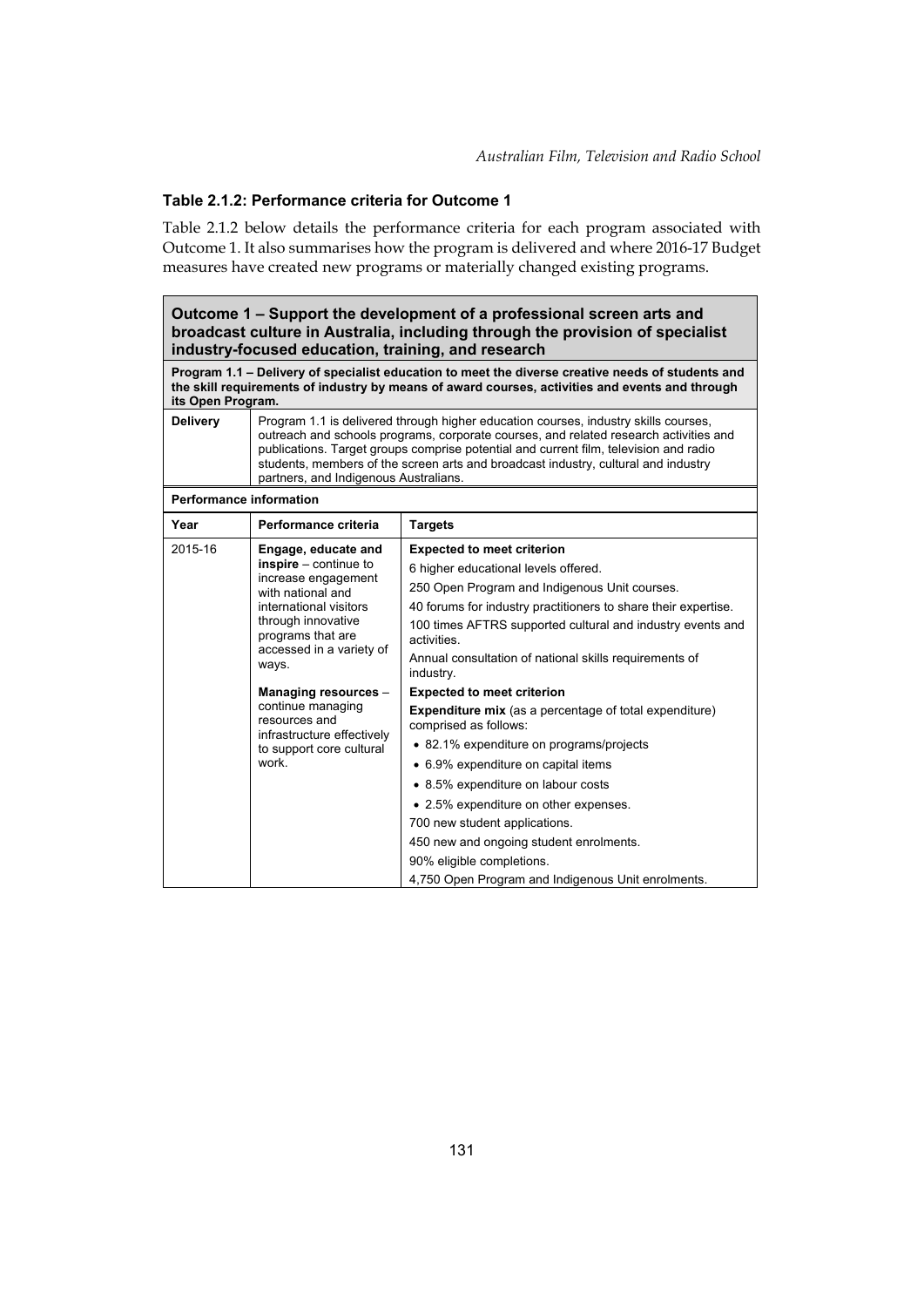*Australian Film, Television and Radio School* 

|                 | <b>Performance information</b>                          |                                                                                                                                                                                                                                                                                                                                                                                                                                                                                                                                                                                         |  |  |  |  |
|-----------------|---------------------------------------------------------|-----------------------------------------------------------------------------------------------------------------------------------------------------------------------------------------------------------------------------------------------------------------------------------------------------------------------------------------------------------------------------------------------------------------------------------------------------------------------------------------------------------------------------------------------------------------------------------------|--|--|--|--|
| Year            | Performance criteria                                    | <b>Targets</b>                                                                                                                                                                                                                                                                                                                                                                                                                                                                                                                                                                          |  |  |  |  |
| 2016-17         | Engage, educate and                                     | 6 higher educational levels offered.                                                                                                                                                                                                                                                                                                                                                                                                                                                                                                                                                    |  |  |  |  |
|                 | $inspire - increase$<br>engagement with                 | 250 Open Program courses.                                                                                                                                                                                                                                                                                                                                                                                                                                                                                                                                                               |  |  |  |  |
|                 | national and                                            | 40 forums for industry practitioners to share their expertise.                                                                                                                                                                                                                                                                                                                                                                                                                                                                                                                          |  |  |  |  |
|                 | international visitors<br>through innovative            | 100 times AFTRS will support cultural and industry events<br>and activities.                                                                                                                                                                                                                                                                                                                                                                                                                                                                                                            |  |  |  |  |
|                 | programs that are<br>accessed in a variety of           | Annual consultation on national skills requirements of<br>industry.                                                                                                                                                                                                                                                                                                                                                                                                                                                                                                                     |  |  |  |  |
|                 | ways.                                                   | 750 new student applications.                                                                                                                                                                                                                                                                                                                                                                                                                                                                                                                                                           |  |  |  |  |
|                 |                                                         | 500 new and ongoing student enrolments.                                                                                                                                                                                                                                                                                                                                                                                                                                                                                                                                                 |  |  |  |  |
|                 |                                                         | 90% eligible completions.                                                                                                                                                                                                                                                                                                                                                                                                                                                                                                                                                               |  |  |  |  |
|                 |                                                         | 5,000 Open Program and Indigenous Unit enrolments.                                                                                                                                                                                                                                                                                                                                                                                                                                                                                                                                      |  |  |  |  |
| 2017-18 and     | Engage, educate and                                     | 6 higher educational levels offered.                                                                                                                                                                                                                                                                                                                                                                                                                                                                                                                                                    |  |  |  |  |
| beyond          | $inspire - increase$<br>engagement with<br>national and | 250 Open Program courses.                                                                                                                                                                                                                                                                                                                                                                                                                                                                                                                                                               |  |  |  |  |
|                 |                                                         | 40 forums for industry practitioners to share their expertise.                                                                                                                                                                                                                                                                                                                                                                                                                                                                                                                          |  |  |  |  |
|                 | international visitors<br>through innovative            | 100 times AFTRS will support cultural and industry events<br>and activities.                                                                                                                                                                                                                                                                                                                                                                                                                                                                                                            |  |  |  |  |
|                 | programs that are<br>accessed in a variety of           | Annual consultation on national skills requirements of<br>industry.                                                                                                                                                                                                                                                                                                                                                                                                                                                                                                                     |  |  |  |  |
|                 | ways.                                                   | 750 new student applications.                                                                                                                                                                                                                                                                                                                                                                                                                                                                                                                                                           |  |  |  |  |
|                 |                                                         | 530 new and ongoing student enrolments.                                                                                                                                                                                                                                                                                                                                                                                                                                                                                                                                                 |  |  |  |  |
|                 |                                                         | 90% eligible completions.                                                                                                                                                                                                                                                                                                                                                                                                                                                                                                                                                               |  |  |  |  |
|                 |                                                         | 5,000 Open Program and Indigenous Unit enrolments.                                                                                                                                                                                                                                                                                                                                                                                                                                                                                                                                      |  |  |  |  |
| <b>Purposes</b> |                                                         | The AFTRS purpose is to provide high-quality education and training at a range of levels<br>to advance the skills and knowledge of talented individuals and meet the evolving needs<br>of Australia's screen and broadcast industries. AFTRS educates and inspires the<br>storytellers of the future and encourages innovative engagement with technology to<br>disseminate those stories to audiences. AFTRS conducts leading research relevant to<br>industry, holds forums and disseminates ideas to stimulate conversation about the<br>converging screen and broadcast industries. |  |  |  |  |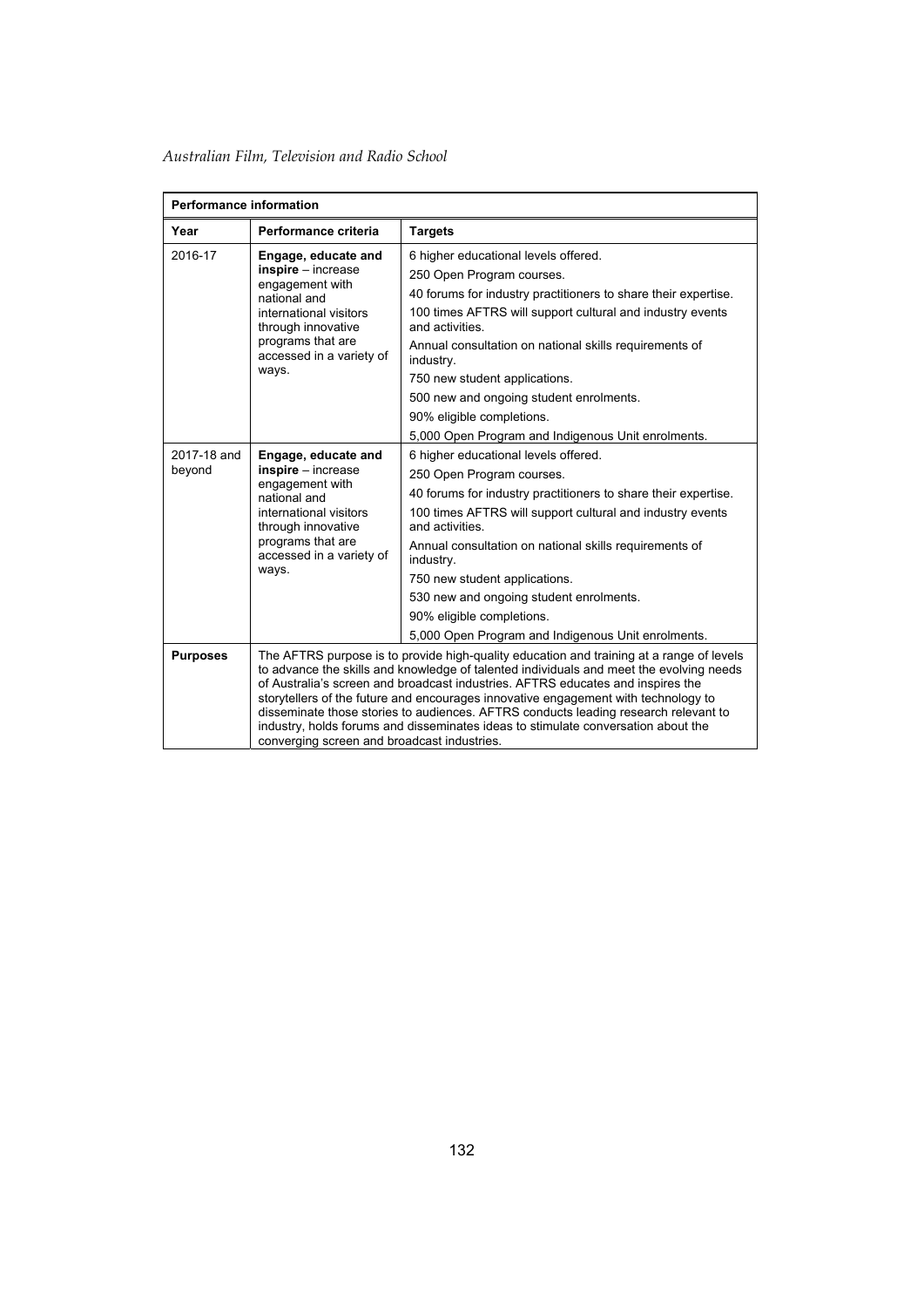## Section 3: Budgeted financial statements

Section 3 presents budgeted financial statements which provide a comprehensive snapshot of AFTRS finances for the 2016-17 budget year, including the impact of budget measures and resourcing on financial statements.

#### **3.1 BUDGETED FINANCIAL STATEMENTS**

#### **3.1.1 Differences between entity resourcing and financial statements**

There is no material difference between the entity resourcing and financial statements.

#### **3.1.2 Explanatory notes and analysis of budgeted financial statements**

#### **Comprehensive income statement**

The budgeted financial statements for 2016–17 have been prepared in conjunction with the AFTRS Corporate Plan. The significant expansion to award course offering planned for the 2016 academic year has been achieved. Based on feedback, changes in demand and industry trends, modifications are planned for the 2017 academic year and beyond. Consequently, award course fee income is anticipated to increase by 68% (compared to \$3.4 million in the 2015-16 PBS) to \$5.7 million in 2016–17, and reach \$8.0 million by 2019-20. Compared to 2017's award course fee estimates of \$4.3 million in the prior year of the Portfolio Budget Statement, this represents a 33% increase. Income from the Open Program is budgeted to stabilise throughout the forward estimates period. The AFTRS continues to maintain a break-even target.

Employee costs are expected to rise by 2.9% in 2017 to \$17.9 million also due to increases in the award course offering. Although a small increase to the average staffing level is expected, AFTRS' own-sourced revenue has increased by a greater proportion and therefore the own-sourced revenue per average staffing level has increased by 8% compared to the 2015-16 PBS figures. Compared to the 2015-16 estimated actuals, ownsourced revenue per average staffing level has increased by 33%.

Impacts of Open Program revenue increases on non-staff labour costs have been reviewed and are reflected in the overall results. As the new courses to be introduced in forward years are implemented, employee costs are expected to rise to \$19.2 million by 2020.

#### **Budgeted departmental balance sheet**

The budgeted balance sheet is based on the latest June 2016 forecast with due consideration to flow-ons from the capital expenditure budget, income statements and cash inflows and outflows.

Net equity is forecast to be \$10.9 million at 30 June 2017 and remain stable across the forward estimates period.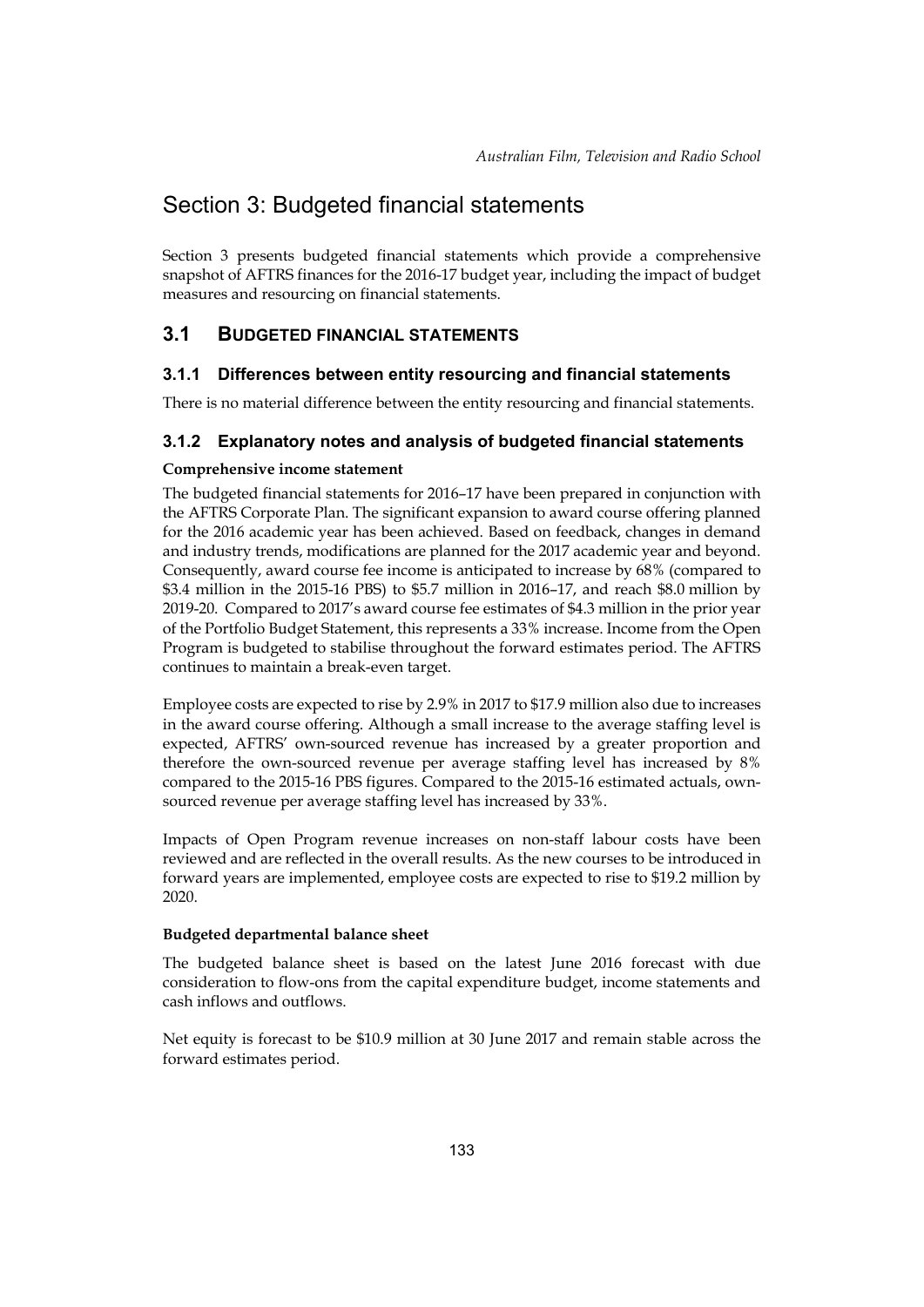## **3.2 BUDGETED FINANCIAL STATEMENTS TABLES**

#### **Table 3.1: Comprehensive income statement (showing net cost of services) for the period ended 30 June**

|                                                     | 2015-16   | 2016-17                      | 2017-18        | 2018-19        | 2019-20   |
|-----------------------------------------------------|-----------|------------------------------|----------------|----------------|-----------|
|                                                     | Estimated | <b>Budget</b>                | Forward        | Forward        | Forward   |
|                                                     | actual    |                              | estimate       | estimate       | estimate  |
|                                                     | \$'000    | \$'000                       | \$'000         | \$'000         | \$'000    |
| <b>EXPENSES</b>                                     |           |                              |                |                |           |
| Employee benefits                                   | 17,365    | 17,872                       | 18,595         | 19,238         | 19,173    |
| Suppliers                                           | 10,209    | 11,026                       | 11,715         | 12,350         | 12,780    |
| Depreciation and amortisation                       | 1,950     | 2,122                        | 2,249          | 2,100          | 2,100     |
| <b>Total expenses</b>                               | 29,524    | 31,020                       | 32,559         | 33,688         | 34,053    |
| LESS:                                               |           |                              |                |                |           |
| <b>OWN-SOURCE INCOME</b>                            |           |                              |                |                |           |
| Own-source revenue                                  |           |                              |                |                |           |
| Sale of goods and rendering of services             | 5,587     | 7,837                        | 9,212          | 10,139         | 10,305    |
| Interest                                            | 200       | 198                          | 200            | 200            | 190       |
| Total own-source revenue                            | 5,787     | 8,035                        | 9,412          | 10,339         | 10,495    |
| Gains                                               |           |                              |                |                |           |
| Sale of assets                                      | 40        |                              |                |                |           |
| <b>Total gains</b>                                  | 40        | $\qquad \qquad \blacksquare$ | $\blacksquare$ | $\blacksquare$ |           |
| Total own-source income                             | 5,827     | 8,035                        | 9,412          | 10,339         | 10,495    |
| Net (cost of)/contribution by                       |           |                              |                |                |           |
| services                                            | (23, 697) | (22, 985)                    | (23, 147)      | (23, 349)      | (23, 558) |
| Revenue from Government                             | 23,697    | 22,985                       | 23,147         | 23,349         | 23,558    |
| Surplus/(deficit) attributable to the               |           |                              |                |                |           |
| <b>Australian Government</b>                        |           |                              |                |                |           |
| <b>OTHER COMPREHENSIVE INCOME</b>                   |           |                              |                |                |           |
| Total comprehensive income/(loss)                   |           |                              |                |                |           |
| attributable to the Australian                      |           |                              |                |                |           |
| Government                                          |           |                              |                |                |           |
|                                                     |           |                              |                |                |           |
| Note: Impact of net cash appropriation arrangements |           |                              |                |                |           |
|                                                     | 2015-16   | 2016-17                      | 2017-18        | 2018-19        | 2019-20   |
|                                                     | \$'000    | \$'000                       | \$'000         | \$'000         | \$'000    |
| Total comprehensive income/(loss)                   |           |                              |                |                |           |
| excluding depreciation/amortisation                 |           |                              |                |                |           |
| expenses previously funded                          |           |                              |                |                |           |
| through revenue appropriations                      | 1,950     | 2,122                        | 2,249          | 2,100          | 2,100     |
| less heritage and cultural depreciation             |           |                              |                |                |           |
| expenses previously funded through                  |           |                              |                |                |           |
| revenue appropriations                              | 1,950     | 2,122                        | 2,249          | 2,100          | 2,100     |
| Total comprehensive income/(loss)                   |           |                              |                |                |           |
| - as per the statement of                           |           |                              |                |                |           |
| comprehensive income                                |           |                              |                |                |           |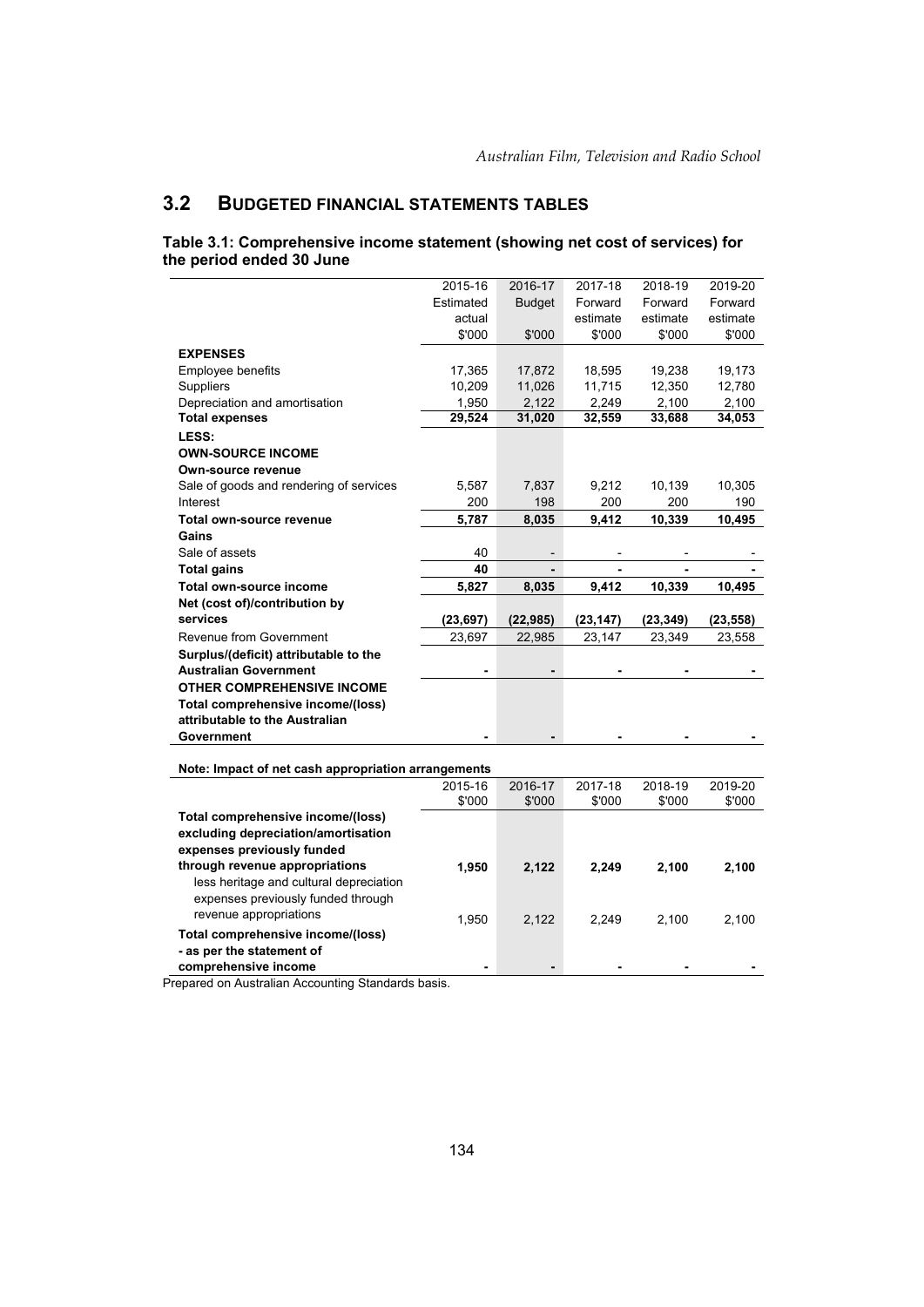|                                        | 2015-16   | 2016-17       | 2017-18  | 2018-19  | 2019-20  |
|----------------------------------------|-----------|---------------|----------|----------|----------|
|                                        | Estimated | <b>Budget</b> | Forward  | Forward  | Forward  |
|                                        | actual    |               | estimate | estimate | estimate |
|                                        | \$'000    | \$'000        | \$'000   | \$'000   | \$'000   |
| <b>ASSETS</b>                          |           |               |          |          |          |
| <b>Financial assets</b>                |           |               |          |          |          |
| Cash and cash equivalents              | 8,683     | 9,123         | 10,265   | 10,798   | 11,441   |
| Trade and other receivables            | 556       | 604           | 523      | 438      | 352      |
| <b>Total financial assets</b>          | 9,239     | 9,727         | 10,788   | 11,236   | 11,793   |
| <b>Non-financial assets</b>            |           |               |          |          |          |
| Property, plant and equipment          | 7,913     | 7,077         | 6,169    | 5,714    | 4,739    |
| Intangibles                            | 330       | 744           | 903      | 758      | 633      |
| Other non-financial assets             | 300       | 305           | 305      | 305      | 305      |
| <b>Total non-financial assets</b>      | 8,543     | 8,126         | 7,377    | 6,777    | 5,677    |
| <b>Total assets</b>                    | 17,782    | 17,853        | 18,165   | 18,013   | 17,470   |
| <b>LIABILITIES</b>                     |           |               |          |          |          |
| <b>Payables</b>                        |           |               |          |          |          |
| <b>Suppliers</b>                       | 948       | 1,205         | 1,536    | 1,647    | 1,518    |
| Other payables                         | 2,461     | 2,382         | 2,296    | 2,210    | 2,131    |
| <b>Total payables</b>                  | 3,409     | 3,587         | 3,832    | 3,857    | 3,649    |
| <b>Provisions</b>                      |           |               |          |          |          |
| Employee provisions                    | 3,486     | 3,379         | 3,446    | 3,269    | 2,934    |
| <b>Total provisions</b>                | 3,486     | 3,379         | 3,446    | 3,269    | 2,934    |
| <b>Total liabilities</b>               | 6,895     | 6,966         | 7,278    | 7,126    | 6,583    |
| <b>Net assets</b>                      | 10,887    | 10,887        | 10,887   | 10,887   | 10,887   |
| <b>EQUITY</b>                          |           |               |          |          |          |
| <b>Parent entity interest</b>          |           |               |          |          |          |
| Reserves                               | 48        | 48            | 48       | 48       | 48       |
| Retained surplus (accumulated deficit) | 10,839    | 10,839        | 10,839   | 10,839   | 10,839   |
| <b>Total parent entity interest</b>    | 10,887    | 10,887        | 10,887   | 10,887   | 10,887   |
| <b>Total Equity</b>                    | 10,887    | 10,887        | 10,887   | 10,887   | 10,887   |

## **Table 3.2: Budgeted departmental balance sheet (as at 30 June)**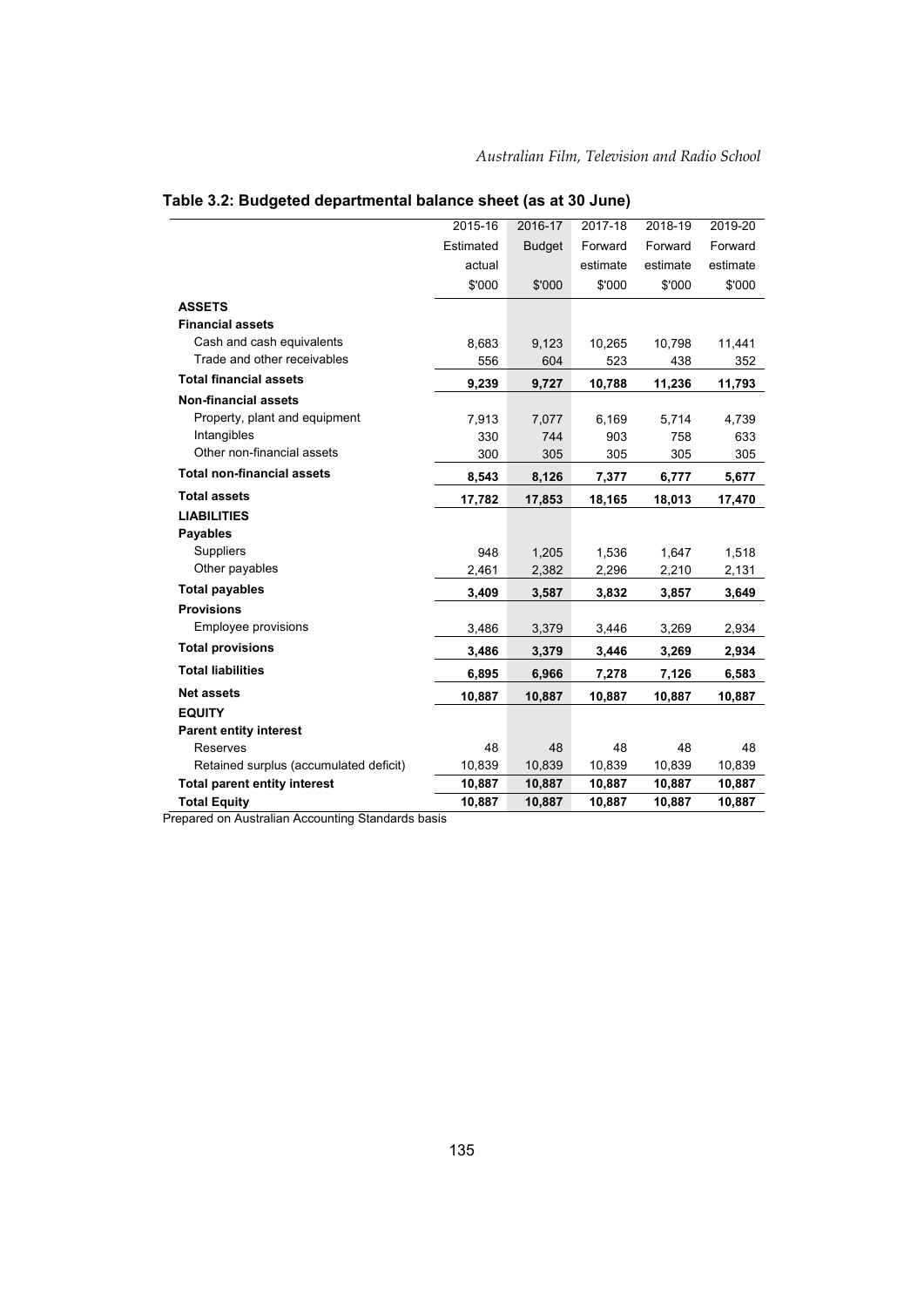|                                              | Retained | Asset       | Total  |
|----------------------------------------------|----------|-------------|--------|
|                                              | earnings | revaluation | equity |
|                                              |          | reserve     |        |
|                                              | \$'000   | \$'000      | \$'000 |
| Opening balance as at 1 July 2016            |          |             |        |
| Balance carried forward from previous period | 10,839   | 48          | 10,887 |
| <b>Adjusted opening balance</b>              | 10,839   | 48          | 10.887 |
| <b>Comprehensive income</b>                  |          |             |        |
| Total comprehensive income                   |          |             |        |
| Closing balance attributable to the          |          |             |        |
| <b>Australian Government</b>                 | 10,839   | 48          | 10,887 |

#### **Table 3.3: Departmental statement of changes in equity — summary of movement (Budget year 2016-17)**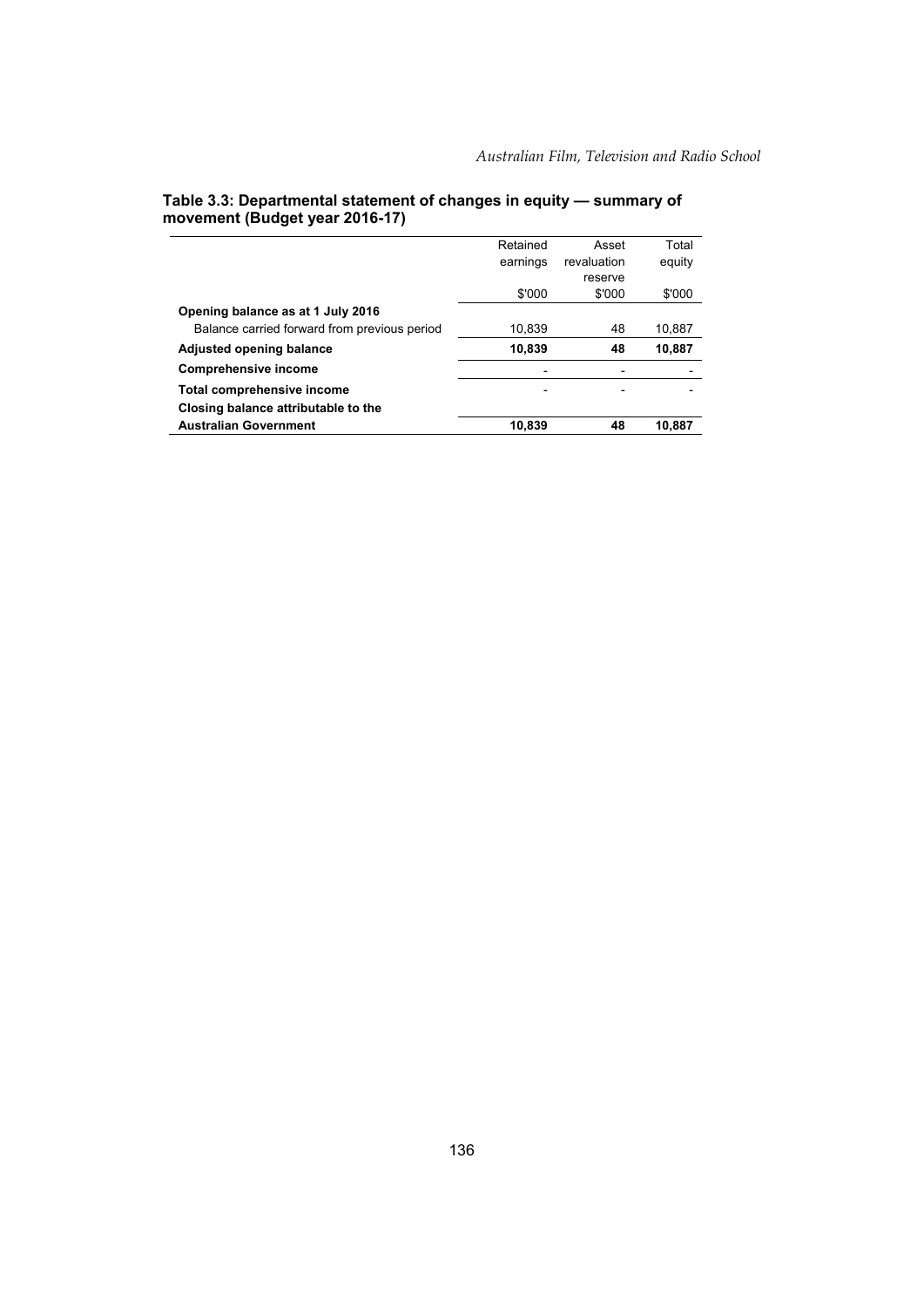|                                   | 2015-16   | 2016-17                  | 2017-18  | 2018-19  | 2019-20  |
|-----------------------------------|-----------|--------------------------|----------|----------|----------|
|                                   | Estimated | <b>Budget</b>            | Forward  | Forward  | Forward  |
|                                   | actual    |                          | estimate | estimate | estimate |
|                                   | \$'000    | \$'000                   | \$'000   | \$'000   | \$'000   |
| <b>OPERATING ACTIVITIES</b>       |           |                          |          |          |          |
| <b>Cash received</b>              |           |                          |          |          |          |
| Appropriations                    | 23,697    | 22,985                   | 23,147   | 23,349   | 23,592   |
| Sale of goods and rendering       |           |                          |          |          |          |
| of services                       | 5,691     | 7,789                    | 9,293    | 10,224   | 10,381   |
| Interest                          | 200       | 198                      | 200      | 200      | 200      |
| Net GST received                  | 1,389     | 1,297                    | 1,300    | 1,359    | 1,400    |
| Other                             | 100       | 100                      | 100      | 100      | 100      |
| <b>Total cash received</b>        | 31,077    | 32,369                   | 34,040   | 35,232   | 35,673   |
| Cash used                         |           |                          |          |          |          |
| Employees                         | 17,136    | 17,979                   | 18,528   | 19,415   | 19,542   |
| <b>Suppliers</b>                  | 11,952    | 12,250                   | 12,870   | 13,784   | 14,488   |
| <b>Total cash used</b>            | 29,088    | 30,229                   | 31,398   | 33,199   | 34,030   |
| Net cash from/(used by)           |           |                          |          |          |          |
| operating activities              | 1,989     | 2,140                    | 2,642    | 2,033    | 1,643    |
| <b>INVESTING ACTIVITIES</b>       |           |                          |          |          |          |
| Cash received                     |           |                          |          |          |          |
| Proceeds from sales of property,  |           |                          |          |          |          |
| plant and equipment               | 40        | $\overline{\phantom{a}}$ |          |          |          |
| <b>Total cash received</b>        | 40        | $\overline{a}$           |          |          |          |
| Cash used                         |           |                          |          |          |          |
| Purchase of property, plant and   |           |                          |          |          |          |
| equipment and intangibles         | 1,400     | 1,700                    | 1,500    | 1,500    | 1,000    |
| <b>Total cash used</b>            | 1,400     | 1,700                    | 1,500    | 1,500    | 1,000    |
| Net cash from/(used by)           |           |                          |          |          |          |
| investing activities              | (1, 360)  | (1,700)                  | (1,500)  | (1,500)  | (1,000)  |
| Net increase/(decrease) in cash   |           |                          |          |          |          |
| held                              | 629       | 440                      | 1,142    | 533      | 643      |
| Cash and cash equivalents at the  |           |                          |          |          |          |
| beginning of the reporting period | 8,054     | 8,683                    | 9,123    | 10,265   | 10,798   |
| Cash and cash equivalents at the  |           |                          |          |          |          |
| end of the reporting period       | 8,683     | 9,123                    | 10,265   | 10,798   | 11,441   |

#### **Table 3.4: Budgeted departmental statement of cash flows (for the period ended 30 June)**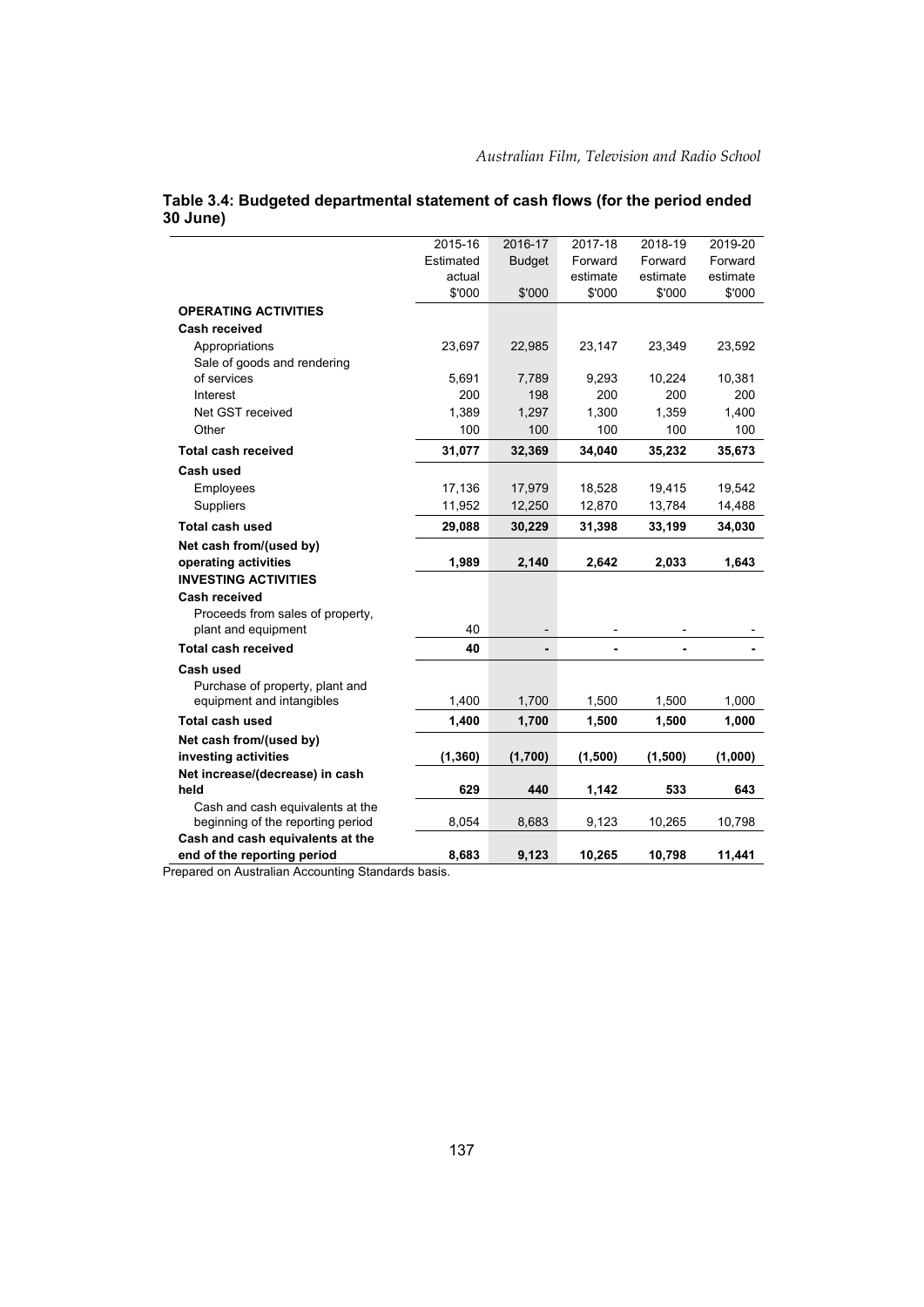|                                                                                                     | 2015-16   | 2016-17       | 2017-18  | 2018-19  | 2019-20  |
|-----------------------------------------------------------------------------------------------------|-----------|---------------|----------|----------|----------|
|                                                                                                     | Estimated | <b>Budget</b> | Forward  | Forward  | Forward  |
|                                                                                                     | actual    |               | estimate | estimate | estimate |
|                                                                                                     | \$'000    | \$'000        | \$'000   | \$'000   | \$'000   |
| <b>PURCHASE OF NON-FINANCIAL</b>                                                                    |           |               |          |          |          |
| <b>ASSETS</b>                                                                                       |           |               |          |          |          |
| Funded internally from                                                                              |           |               |          |          |          |
| departmental resources <sup>(a)</sup>                                                               | 1.400     | 1.700         | 1.500    | 1,500    | 1,000    |
| <b>TOTAL</b>                                                                                        | 1.400     | 1,700         | 1,500    | 1,500    | 1,000    |
| <b>RECONCILIATION OF CASH USED TO</b>                                                               |           |               |          |          |          |
| <b>ACQUIRE ASSETS TO ASSET</b><br><b>MOVEMENT TABLE</b>                                             |           |               |          |          |          |
| Total purchases                                                                                     | 1.400     | 1,700         | 1,500    | 1,500    | 1,000    |
| Total cash used to acquire assets                                                                   | 1.400     | 1.700         | 1.500    | 1.500    | 1.000    |
| a) Eunded from annual appropriations and may include denations and contributions, gifts, internally |           |               |          |          |          |

#### **Table 3.5: Departmental capital budget statement (for the period ended 30 June)**

(a) Funded from annual appropriations and may include donations and contributions, gifts, internally developed assets, and proceeds from the sale of assets.